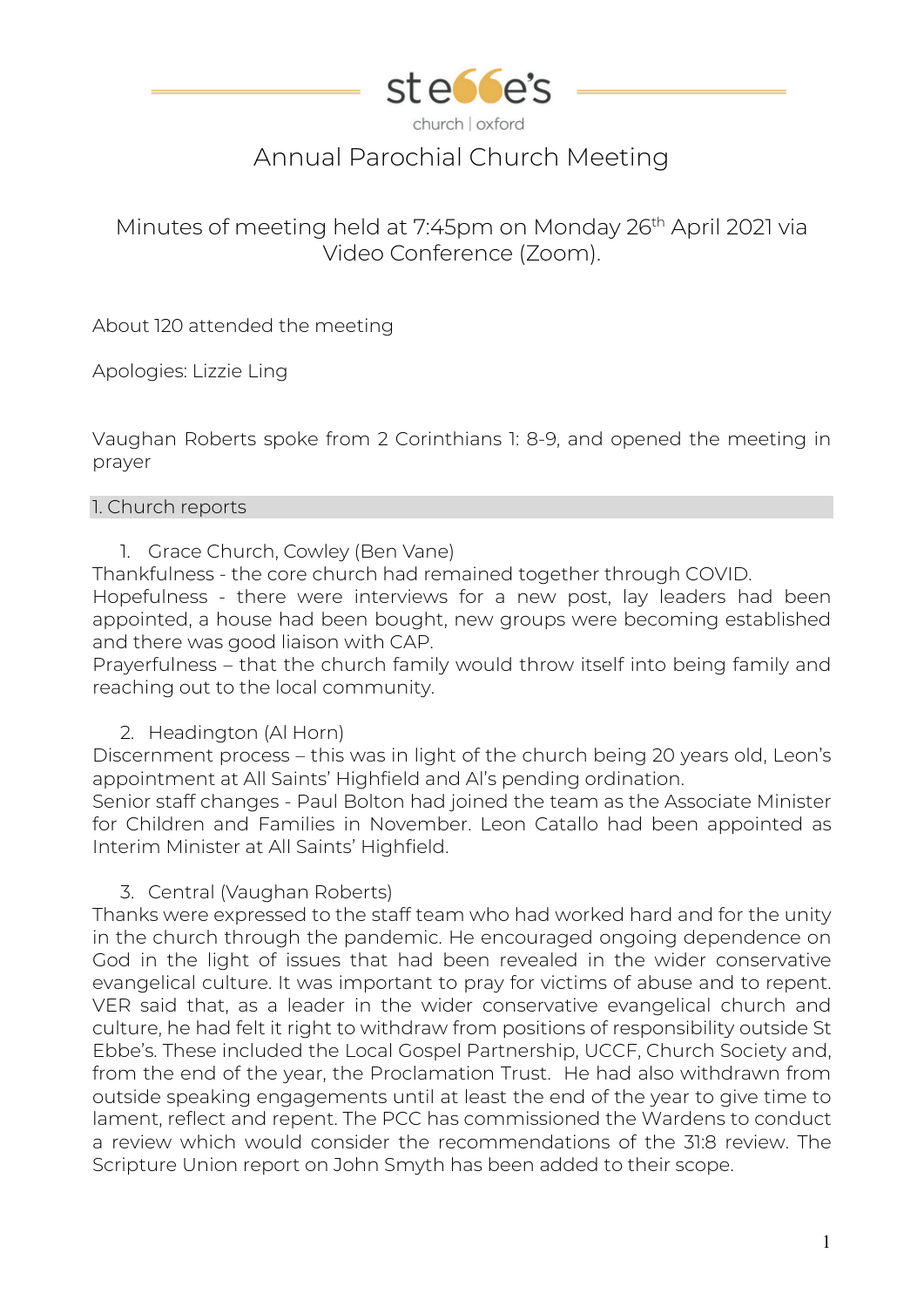

# 2. Official Business

# a. Election of churchwardens

Al Cory and Stephen Smith were thanked for all that they had done. Al was continuing in post, but Stephen was standing down from the role. Helen Lamb had been nominated to replace him. As there were no other nominations, Vaughan declared Al and Helen elected; he explained that Helen was based at Headington and it was an appropriate time with the review and governance to have wardens at different bases. Al and Helen introduced themselves, and Al chaired the rest of the meeting. He said he welcomed any questions via 'chat' or through the churchwardens' email.

b. Minutes of Annual Parochial Church Meeting, dated 26<sup>th</sup> November 2020 Point 2f should refer to David, not Simon, Parker. With this amendment, the minutes were approved as an accurate record of last year's APCM.

# c. Formal reports

i. The Electoral Roll recorded 433 names, a decrease of 56 from last year. The reason for the reduction is that Grace Church has 49 members on the Mission Initiative Role. The church has 7 Deanery Synod places.

ii. Al encouraged everyone to read the annual reports which were available on the website. These included the PCC report, the fabric report and the report from the Deanery Synod.

iii. Safeguarding report. Thanks were expressed to all those involved. The Parish Safeguarding Officers are Alison Willis (Central), Ali Rolfe (Headington) who is currently being replaced by Weena West and Greer Jones (Grace, Cowley) being replaced by Kendra May.

# d. Presentation of Financial Statements

Trevor Rayment encouraged people to read the audited reports, and drew attention to the following:-

- Grace Church will be reported separately next year.
- Voluntary income rose by 10% in2020.
- 25% of all regular giving is used to support mission work in the UK and around the work; high giving in 2019 accounted for a high allocation for mission in 2020.
- There had been very little spent on catering and events but more spent on IT during the pandemic.
- Grace Church covered all its core costs in the first year.
- There was a surplus of £144124.

Gratitude was expressed to Bev Adam, Rachel Browning, Helen Gerry, Tim Wilson, Sarah Bond and Tim Dossor. Giving had gone up during the pandemic and there was much to praise a merciful God.